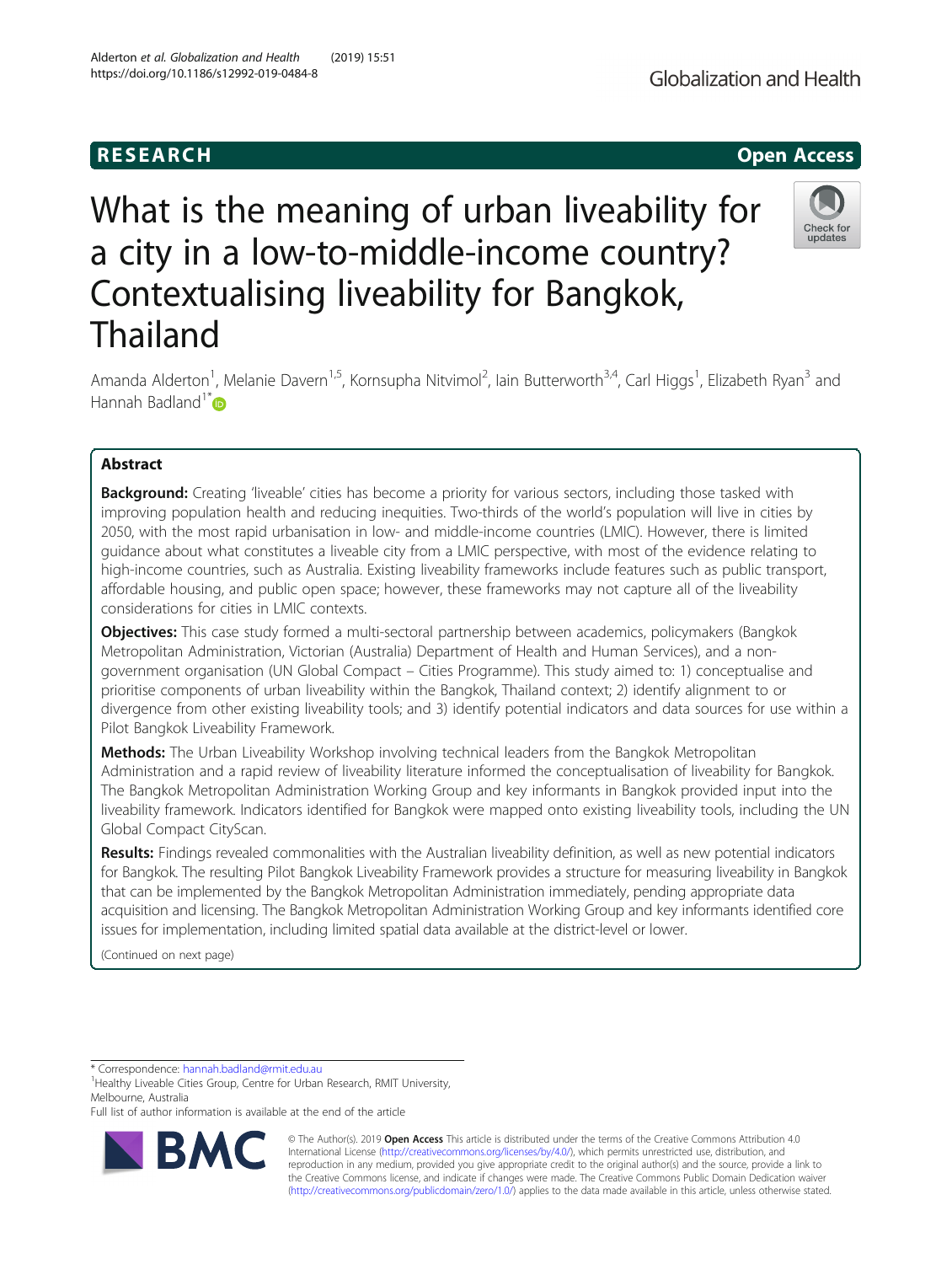#### (Continued from previous page)

Conclusions: This study conceptualised urban liveability for Bangkok, a city in a LMIC context, with potential for adjustment to other cities. Future work should leverage opportunities for using open source data, building local capacity in spatial data expertise, and knowledge sharing between cities.

Keywords: Global south, Health inequities, Indicator, Policy, Sustainable development goals, Urban planning, Urbanisation

# Background

# Global trends: population growth, urbanisation, rise of NCDs and climate change

International agendas such as the Sustainable Development Goals (SDGs), the New Urban Agenda, and the Healthy Cities movement increasingly call for urban settings to promote health and environmental resilience [\[1](#page-11-0)–[3](#page-11-0)]. The prioritisation of creating healthy, liveable and sustainable cities responds to an established evidence base supporting the link between cities and health and wellbeing outcomes [\[4](#page-11-0)–[6](#page-11-0)] as well as responding to the global trends of rapid population growth and urbanisation. For example, already half of the world's population live in cities, and an estimated two-thirds of people will be living in urban settlements by 2050, with the most rapid rates of urbanisation occurring in low-tomiddle-income countries (LMICs) [[7](#page-11-0)].

At the same time, climate change, widening inequities, globalisation, and the rising burden of non-communicable disease place additional and substantial demands on cities, with these challenges disproportionately affecting LMICs. There is now a pressing need for cities to be 'resilient' and mitigate the adverse consequences of these trends [[8](#page-11-0), [9](#page-11-0)]. For example, in response to climate change, cities must adapt to new threats, such as rising sea levels, while also working to reduce future greenhouse gas emissions. To be effective, coordinated responses are needed from diverse sectors including government, academia, the private sector, and civil society to create cities and neighbourhoods that are resilient, sustainable, inclusive, equitable, economically productive, and support good health and wellbeing [\[7\]](#page-11-0).

# Urban liveability and health and wellbeing

In parallel to these global trends, creating 'liveable' cities has become a priority for various sectors, including those tasked with improving population health and reducing inequities [[10\]](#page-11-0). Since the beginning of the Healthy Cities movement, there has been increasing recognition of the role of urban environments in shaping human health and wellbeing, prompting calls for urban planning and public health disciplines to reconnect [[6](#page-11-0), [11](#page-11-0)]. Urban liveability is closely aligned with the concept of social determinants of health [\[12\]](#page-11-0) and evidence demonstrates that improving liveability can promote residents' health and wellbeing while simultaneously reducing a city's environmental impact. For example, aspects of urban

liveability such as public transport [[13](#page-11-0)], neighbourhood walkability [\[14,](#page-11-0) [15](#page-11-0)], and access to quality parks and public open space [[16](#page-11-0)–[19\]](#page-11-0) have been positively associated with health outcomes and behaviours, including increased physical activity and improved mental health. These attributes also mitigate the effects of climate change by alleviating the urban heat island effect [[20](#page-11-0), [21\]](#page-11-0) and reducing car dependence and greenhouse gas emissions [\[22](#page-11-0)].

One consideration is that there is limited guidance about what constitutes a liveable city or neighbourhood from a LMIC perspective, with most of the evidence relating to high income country contexts [\[23,](#page-11-0) [24](#page-11-0)]. For example, in the Australian context, liveable cities have been conceptualised as 'safe, attractive, socially cohesive and inclusive, and environmentally sustainable, with affordable and diverse housing linked to employment, education, public open space, local shops, health and community services, and leisure and cultural opportunities, via convenient public transport, walking, and cycling infrastructure'  $[25]$  $[25]$ . However, there are likely other, and / or different prioritisation of, liveability attributes in LMICs that may not be reflected in frameworks developed for cities in high income countries [[26\]](#page-12-0). For example, some residents in LMICs may live in informal settlements, and / or have limited access to clean drinking water and sanitation [\[27\]](#page-12-0). These attributes impact the liveability of a city, yet existing definitions of urban liveability do not capture these nuances  $[12]$  $[12]$ . Hence, there is a need to contextualise liveability from a LMIC perspective so that actions to enhance urban liveability are responsive to the diverse contexts and aspirations of cities.

Another consideration is whether cities are delivering liveability for all, particularly as intra-city disparities in infrastructure provision (e.g. access to reliable public transport) are social determinants of health that translate to health inequities [\[28](#page-12-0), [29\]](#page-12-0). Indeed, health inequities observed within cities have been highlighted by the WHO as a pressing global issue [[30](#page-12-0)], and the recent Shanghai Declaration calls for stronger city governance and mechanisms that promote greater equity at the local community and city level [[31\]](#page-12-0). Of the numerous liveability indices available, not all of these have been configured to detect inequities in liveability. Rather, some liveability indices are targeted towards assessing the attractiveness of cities for investors or expatriates'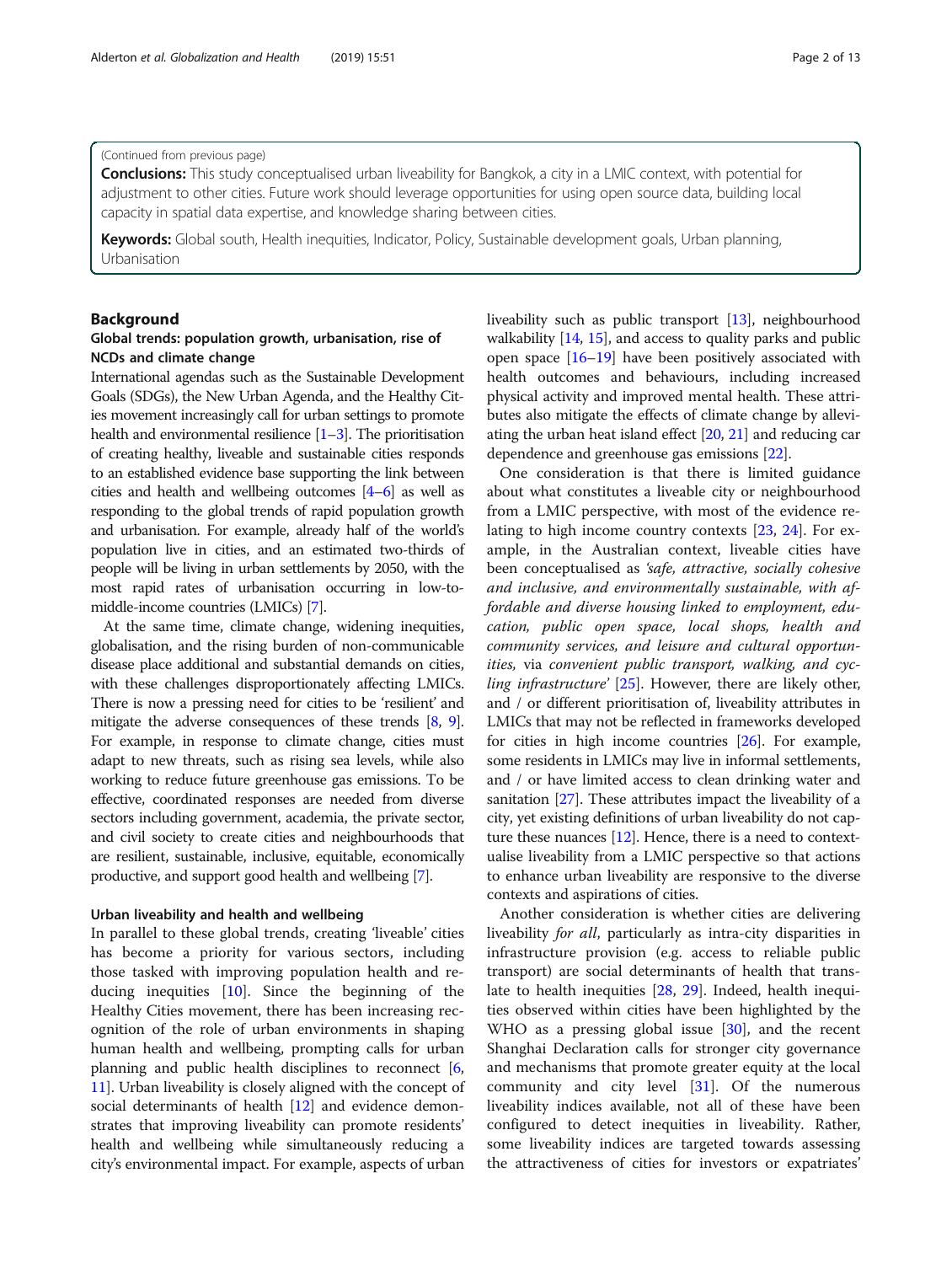remuneration for relocation; other indices lack the finegrained spatial scales needed to determine how liveability is distributed across a city [\[32\]](#page-12-0). Applying evidence-based indicators at spatial scales smaller than a city is therefore required to identify any potential inequity [[32](#page-12-0)].

One mechanism to address both of these considerations is the development of context specific urban liveability indicators that can be used to measure and monitor progress towards urban liveability [\[28](#page-12-0)]. Applying such indicators can stimulate discussion between diverse stakeholders and sectors including policymakers, urban planners, and civil society, while providing information about and prioritising certain social determinants of health across diverse urban environments [\[28](#page-12-0), [33](#page-12-0)]. Importantly, these indicators must be appropriate to the setting (e.g. LMIC) and sensitive enough to detect disparities in liveability within cities [[32\]](#page-12-0).

#### Urban liveability frameworks and indicators in LMICs

The Sustainable Development Goals (SDGs) and many aligned tools provide high-level frameworks to guide aspirations for cities globally [[10](#page-11-0), [34\]](#page-12-0). The SDGs provide an overarching global framework for enabling and delivering sustainable development  $[10]$  $[10]$ , and internationally define the scope for the 2030 Agenda for Sustainable Development, which has been ratified by all 193 UN member states. SDG 11 specifically targets urban sustainability, aiming "to make cities safe, resilient and sustainable" [\[1](#page-11-0)].

Developed in alignment with the ten universal principles of the United Nations Global Compact in the areas of human rights, labour, environment and anticorruption, the CityScan diagnostic tool, developed by the Global Compact's Cities Programme, helps cities identify and rank 157 pressing urban issues in 22 topic areas across the city's social development, environmental sustainability and governance [\[35](#page-12-0)]. Through the UN Global Compact – Cities Programme's cross-sectoral approach, responses to these challenges are encouraged through a governance framework of municipal government, the private sector, civil society and community [[34,](#page-12-0) [35](#page-12-0)]. This tool is being further refined to align with the SDGs.

Alongside these global initiatives are the suite of Healthy Liveable Cities Group Liveability Indicators that draw on conceptually derived and empirically tested urban liveability indicators that respond to numerous domains of urban liveability [\[29](#page-12-0), [36](#page-12-0)–[41](#page-12-0)]. These indicators were developed from a health and wellbeing perspective, with an aim to identify the elements of urban planning and policy that are associated with health (and health inequities) [\[12](#page-11-0), [32](#page-12-0)].

These tools provide helpful starting points for cities looking to improve health and wellbeing outcomes.

Alongside these frameworks, there is a need to understand how urban liveability: is conceptualised in diverse contexts; can be operationalised to track progress towards these aspirations; local definitions and operationalisations align with or diverge from global frameworks.

#### Research context: Bangkok, Thailand

Bangkok is the capital of Thailand and has experienced rapid growth and economic development in the past forty years, similar to other cities in LMICs. Bangkok is increasingly home to migrants from other Thai provinces and other Association of Southeast Asian Nations (ASEAN) member countries, with many newcomers drawn to Bangkok's denser, inner-city areas. This growth has been accompanied by expanding infrastructure and investment in education, health, and technology, yet challenges remain in ensuring equitable access to these key resources and infrastructure. For example, major issues facing the city include concerns about heavy traffic, unhealthy environments and unequal access to highquality schools. These issues are accompanied by increasing concern about social inequalities, unemployment and insecure work.

There is strong political commitment in Bangkok to increase the city's liveability and improve residents' wellbeing, as laid out in strategic planning documents such as the recent 20-year Development Plan for the Bangkok Metropolis. Bangkok's 20-year Development Plan aims to improve liveability across the city, with special focus on the elderly, residents with disabilities, and those facing disadvantage. The Bangkok Metropolitan Administration has been a key leader in promoting the urban liveability and sustainability agenda in Bangkok, with a focus on how these aspirations can improve the health and wellbeing of all residents.

#### **Methods**

#### Origins of the research partnership

This project is underpinned by a partnership between the Bangkok Metropolitan Administration, the UN Global Compact – Cities Programme, the Victorian (Australia) Department of Health and Human Services, and urban scholars at RMIT University (Melbourne, Australia). In May 2017, a group of technical leaders from the Bangkok Metropolitan Administration participated in the Urban Liveability and Resilience Program, a capacity development and training program run by the UN Global Compact – Cities Programme in Melbourne, Australia. This served as an initial catalyst for the development of a partnership between the Bangkok Metropolitan Administration, UN Global Compact – Cities Programme, and Melbourne-based urban scholars and policymakers from RMIT University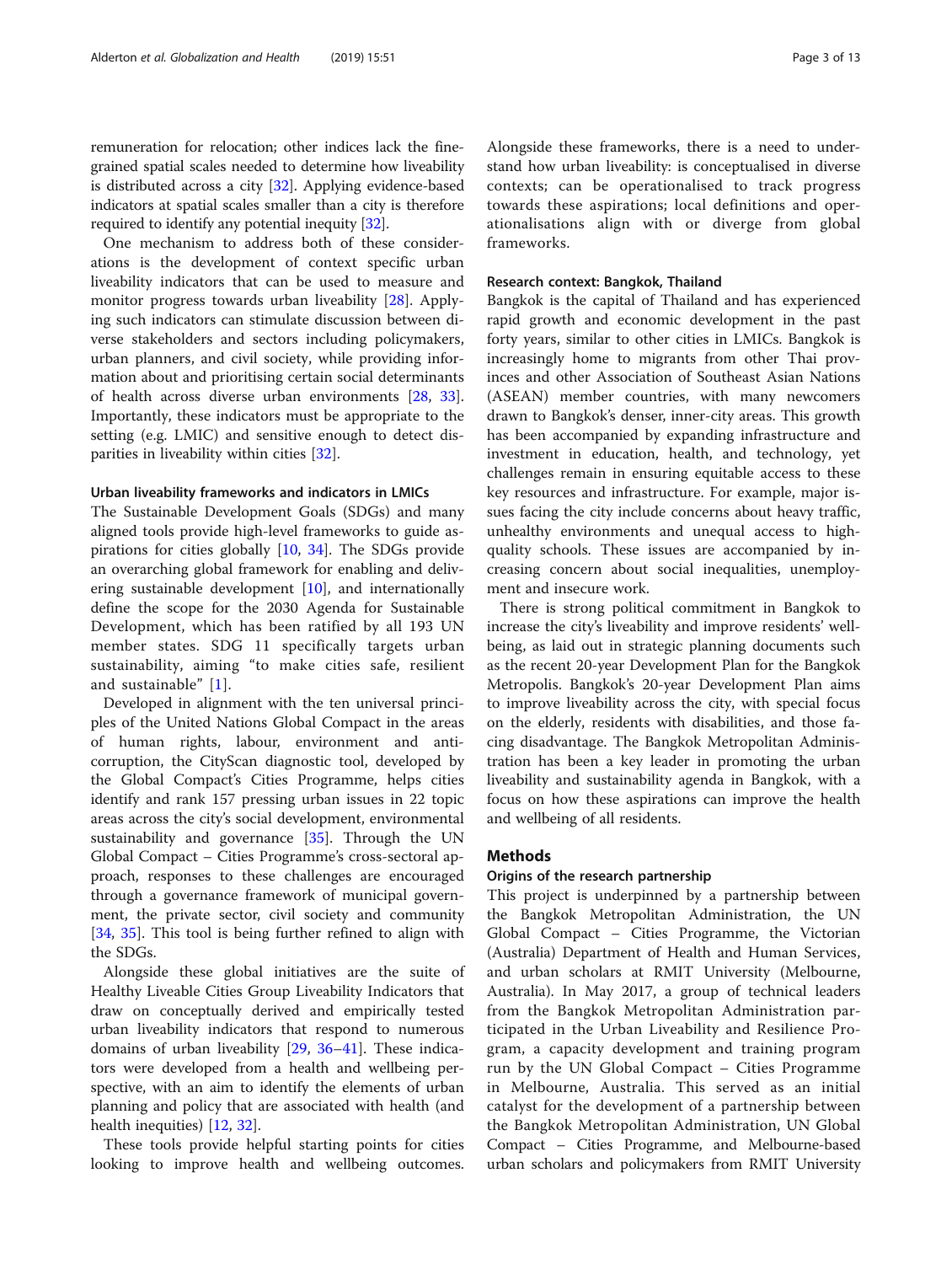and the Department of Health and Human Services. It was anticipated that this project would facilitate two-way knowledge sharing between Melbourne- and Bangkokbased partners, whose cities face similar challenges and share common policy goals (e.g. both Melbourne and Bangkok are 100 Resilient Cities member cities).

#### Aims and objectives

The aims of this project were to: 1) conceptualise and prioritise components of urban liveability within the Bangkok, Thailand context; 2) identify alignment to or divergence from other existing urban liveability tools, including those used in Melbourne and Australia; and 3) identify potential indicators and data sources for use within a Pilot Bangkok Liveability Framework.

In partnership with the Bangkok Metropolitan Administration, this project sought to accomplish the following objectives:

- to develop a definition of urban liveability suitable for use in the Bangkok context, and potentially other LMICs;
- to establish a Bangkok Metropolitan Administration Liveability Working Group to provide contextspecific advice and guidance;
- to identify and prioritise potential liveability indicators aligned to the SDGs and spatial data sources for inclusion in a Pilot Bangkok Liveability Framework;

 to identify core issues for the Bangkok Metropolitan Administration to populate and implement the Pilot Bangkok Liveability Indicator Framework.

This project was executed in six stages (Fig. 1). It was purposefully designed as an iterative process to maximise opportunities for Bangkok Metropolitan Administration guidance in terms of maximising relevance to Bangkok's context and reflecting the Bangkok Metropolitan Administration's strategic priorities. These methods provide a useful example that can be used by other cities around the world to identify liveability issues and develop indicators. Each stage is discussed in greater detail in the following sections.

#### Stage 1: urban liveability workshop

As part of the Urban Liveability and Resilience Program, technical leaders from the Bangkok Metropolitan Administration (Table [1](#page-4-0)) participated in an urban liveability workshop led by the Cities Programme's urban scholars and authors of this paper (Badland, Davern) [\[41](#page-12-0)]. Themes from the Urban Liveability Workshop formed the foundation for the conceptualisation of liveability in Bangkok's context. In this workshop the Bangkok Metropolitan Administration technical leaders provided insight into similarities and differences in urban liveability for Bangkok compared with Australia, as well as Bangkok's strategic and priority areas for action. Capacity building and training in using indicators to inform urban planning practice was also embedded in the

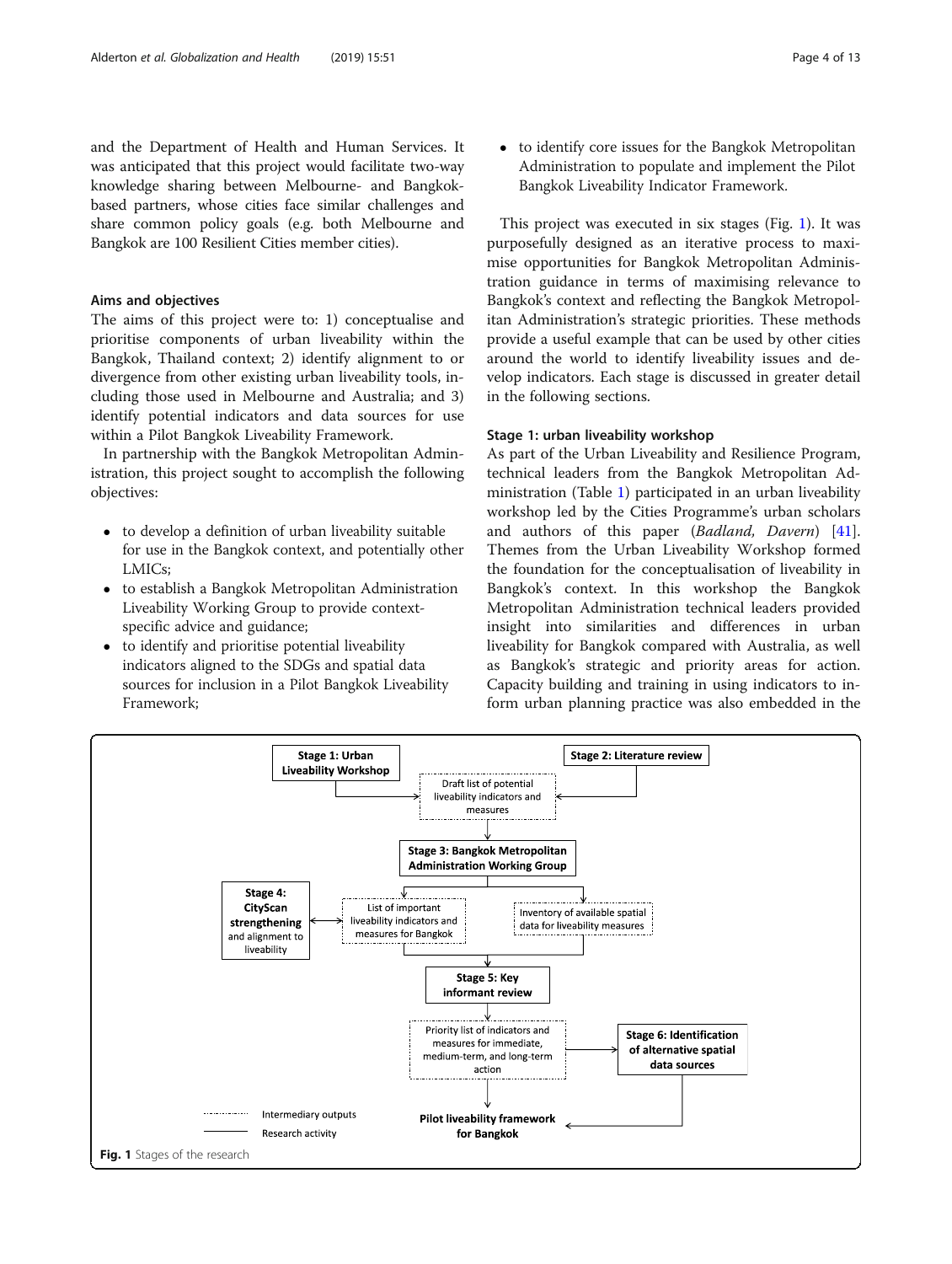#### <span id="page-4-0"></span>Table 1 Urban Liveability Workshop participants

Participants at the Urban Liveability Workshop included senior members and technical leads of the Bangkok Metropolitan Administration. Participants represented the following departments:

- Strategy and Evaluation Department; divisions included:
	- o Public Health and Environment Strategy
	- o Human Resource and Social Strategy
	- o Administrative Strategy
	- o Infrastructural Strategy
	- o Economic and Financial Strategy
	- o Computer System Control
- o Computer System Service
- o Secretarial
- Health Department
- Fire and Rescue Department
- Culture, Sports and Tourism Department
- Drainage and Sewerage Department
- City Planning Department
- Public Works Department
- Environment Department
- Finance Department
- Bangkok Metropolitan Administration Civil Service Commission
- Rockefeller 100 Resilient Cities Chief Resilience Officer for Bangkok

workshop. The themes discussed by Bangkok Metropolitan Administration provided the foundations for the literature review and Pilot Bangkok Liveability Framework.

#### Stage 2: literature review

A rapid review of international urban liveability literature was undertaken in August 2017 to identify key considerations that may be applicable to the Bangkok context. The scope of the rapid review was defined by the concepts and issues of urban liveability identified by Bangkok Metropolitan Administration leaders, as well as additional considerations for cities in a LMIC context. For example, while drinking water quality was not identified as a salient theme in the Urban Liveability Workshop, the international literature highlights equitable access to high quality, safe drinking water as a key determinant of liveability and health and wellbeing in a LMIC context [\[10](#page-11-0), [42](#page-12-0)–[44\]](#page-12-0).

Combinations of key words capturing the concepts of liveability and LMICs were used in the database Scopus, which was chosen for its multidisciplinary coverage (see Additional File [1](#page-11-0) for full search strategy). Qualitative and quantitative empirical literature, theoretical literature, and grey literature were included. The literature search in Scopus yielded 269 results. Screening of titles and abstracts was undertaken to identify potentially relevant articles. Hand searching of relevant articles' reference lists and of authoritative sources of grey literature (e.g. WHO) was also conducted. Articles were included based on the following inclusion criteria:

- included some discussion, definition, or investigation of liveability in the context of LMICs
- available in full text (online)
- available in English.

Data were extracted from the literature that related to the definitions of liveability, considerations for liveability, and measures or indicators of liveability. These definitions, considerations and measures were grouped into major themes or 'domains' of liveability, which were informed by the findings from Stage 1. Together, the findings from Stage 1 and 2 were used to create a draft list of urban liveability indicators for the Bangkok Metropolitan Administration's consideration. This captured key domains of urban liveability for Bangkok, as well as specific indicators and potential measures that could be used to monitor progress. For example, transport was identified as a key domain of liveability for Bangkok, both in the Urban Liveability Workshop and through the literature review. Within the transport domain, vehicles per kilometre of city roads was a specific indicator that has been used to measure and monitor car congestion in an urban setting [[45\]](#page-12-0). Additional measures were proposed for some indicators based on the project team's experience in indicator development for Australian cities.

# Stage 3: Bangkok metropolitan administration working group

Scholars from the UN Global Compact – Cities Programme and RMIT University worked with key informants in Bangkok to coordinate and establish a Bangkok Metropolitan Administration Working Group. This working group comprised selected Bangkok Metropolitan Administration technical leaders, including several who had participated in Stage 1 (Urban Liveability and Resilience Program). One of the tasks for the Bangkok Metropolitan Administration Working Group was to review the liveability indicators (generated as part of Stage 3) to ensure the indicators and measures were relevant to the context of Bangkok. The Bangkok Metropolitan Administration Working Group also took an informal inventory of spatial data sources that could potentially be used to measure and monitor liveability in Bangkok.

#### Stage 4: City scan strengthening

The urban liveability indicators identified for Bangkok through Stages 1 and 4 were mapped against three existing urban liveability tools: the SDGs [\[10](#page-11-0)], the UN CityScan [\[34](#page-12-0)], and the Healthy Liveable Cities Group Liveability Indicators. These tools were chosen for their alignment with the social determinants of health and their abilities to influence international and local (Australian) policy. This process took into account the agreement (or disagreement) between high-level indicators, rather than specific measures. For example, the indicator 'food quality' that was identified for Bangkok was mapped to the CityScan's 'food security' and the Healthy Liveable Cities Group's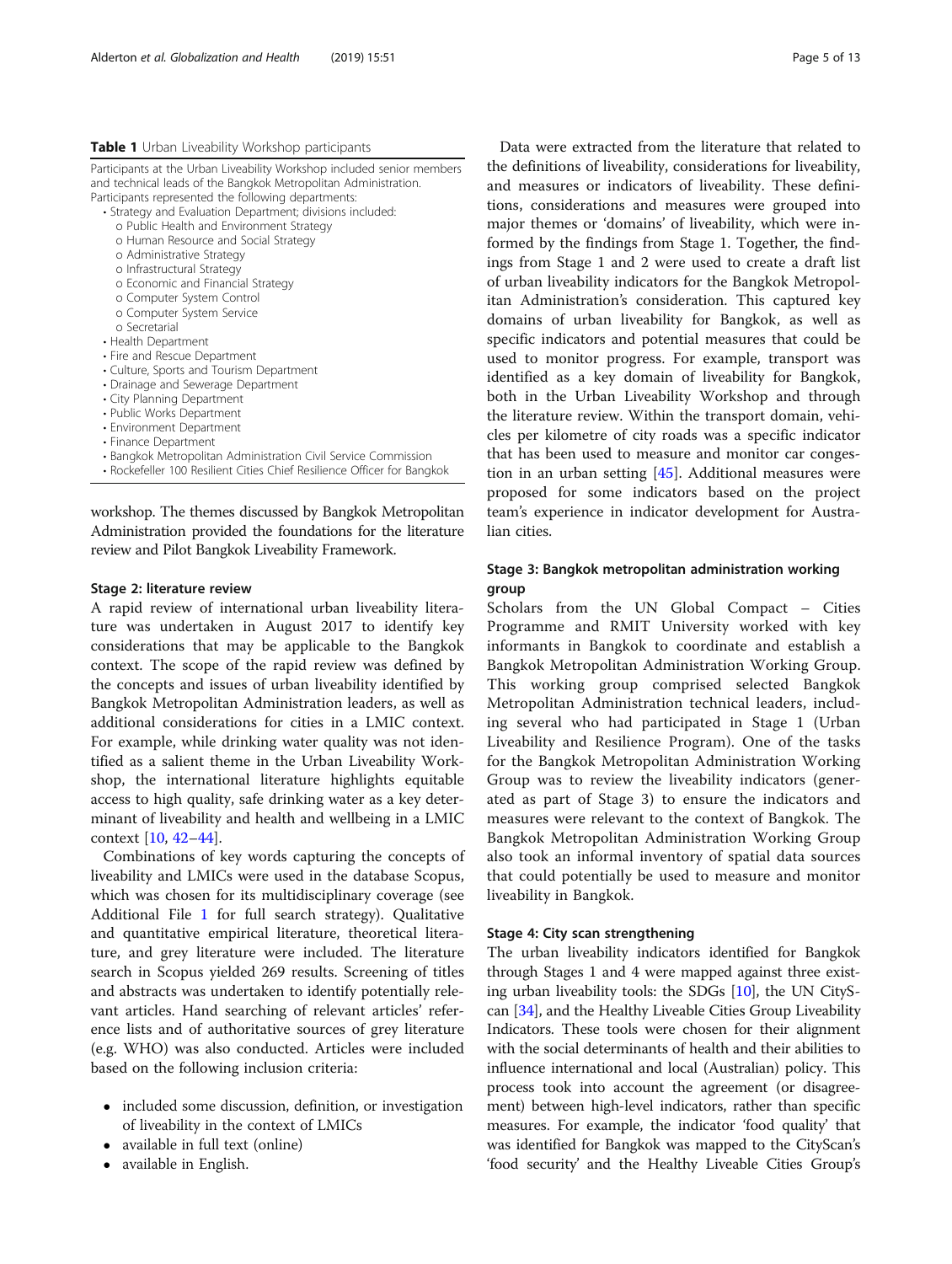'food environment' indicator. While each of these encompasses a slightly different concept, all three share a common strategic focus on ensuring access to quality food for all residents and achieving at least one target under SDG 2: 'zero hunger.'

# Stage 5: key informant review

The list of liveability indicators and measures identified in Stage 3 was further refined by Bangkok Metropolitan Administration key informants. The key informants were selected by one of the authors (Nitvimol) who was based in the Bangkok Metropolitan Administration. Key informants were Bangkok-based civil servants with a high level of experience and representing a range of government departments involved in the delivery of at least one domain of liveability. The key informants: 1) prioritised liveability indicators and measures for immediate, medium-term, and long-term action by the Bangkok Metropolitan Administration; 2) identified priority measures for each indicator that best captured liveability in Bangkok, taking into account available data sources (where known); and 3) identified data custodians for the priority measures (where known).

The process of prioritising liveability indicators for immediate, medium-term, and long-term action by the Bangkok Metropolitan Administration (Aim 1) considered two main criteria. First, the level of importance of each indicator (as determined by the Bangkok Metropolitan Administration Working Group) was considered. Second, key informants considered the feasibility of measuring each indicator with existing data sources and the timeframes within which these data are/would become available. It was anticipated that this would involve some negotiation in terms of which indicators were determined to be most important; however, in practice, the availability of readily usable spatial data largely determined which indicators were immediately actionable. Hence, there was a high level of consensus during this prioritisation process.

#### Stage 6: spatial data sourcing

Where possible, district-level data (or data captured in units smaller than city-level) were identified and incorporated into the framework. The purpose of this was to enable better measurement and monitoring of progress to capture differences and disparities in access to key 'liveability' infrastructure within the city of Bangkok, as well as providing a tool to monitor precinct-level developments. Where no spatial data were available in Bangkok for a given indicator identified in Stage 4, alternative potential spatial data sources were suggested for inclusion in the Pilot Bangkok Liveability Framework. These alternative data sources were identified through a desktop review.

#### Results

# Aim 1: conceptualise and prioritise components of urban liveability within the Bangkok, Thailand context

Key themes from the workshop revealed strong motives around the SDGs and promoting health and wellbeing for the residents of Bangkok (Table 2). Findings from the workshop also revealed commonalities with the Australian urban liveability definition, as well as some key differences. While the general domains of liveability were similar in the Bangkok and the Australian contexts, the specific indicators and measures for housing differed. For example, housing was identified an important domain in both the Australian and Bangkok contexts.

Table 2 Themes from Urban Liveability Workshop

| Theme                    | Liveability concepts discussed in<br>the workshop                                                                                                                                                                                       |
|--------------------------|-----------------------------------------------------------------------------------------------------------------------------------------------------------------------------------------------------------------------------------------|
| Amenity                  | A safe environment<br>A high level of local amenity<br>(neighbourhood access to<br>services and employment)                                                                                                                             |
| Employment               | Job security<br>Opportunity to earn a fair wage<br>Equal opportunity<br>Work/life balance (being able to<br>spend time with family and friends)<br>Local employment opportunities                                                       |
| Environmental management | High quality air<br>Zero waste<br>No flooding<br>Greater tree coverage to provide<br>shade<br>Buildings with greater energy<br>efficiency (green buildings)<br>Agile office practices - paperless and<br>access to connected technology |
| Food                     | Quality food                                                                                                                                                                                                                            |
| Health and wellbeing     | Healthy population: both physically<br>and mentally healthy<br>Opportunities for physical activity                                                                                                                                      |
| Housing                  | Affordable housing for all                                                                                                                                                                                                              |
| Public open space        | Areas for passive recreation and<br>physical activity<br>Green space, pocket parks                                                                                                                                                      |
| Social connectedness     | Sense of community and social<br>cohesion around neighbourhoods                                                                                                                                                                         |
| Social infrastructure    | Access to temples, museums,<br>music and other cultural events<br>that provide opportunities for<br>people to come together<br>Multi-purpose local community<br>centres<br>High quality education and schools                           |
| Transport                | Reduced/no car congestion<br>Increased provision of transit-oriented<br>developments<br>Connected public transport networks<br>Mass transit availability                                                                                |

Themes from the Urban Liveability Workshop, which aimed to explore concepts of liveability relevant to Bangkok's context. From Bangkok Metropolitan Administration Report 2017 [\[41](#page-12-0)]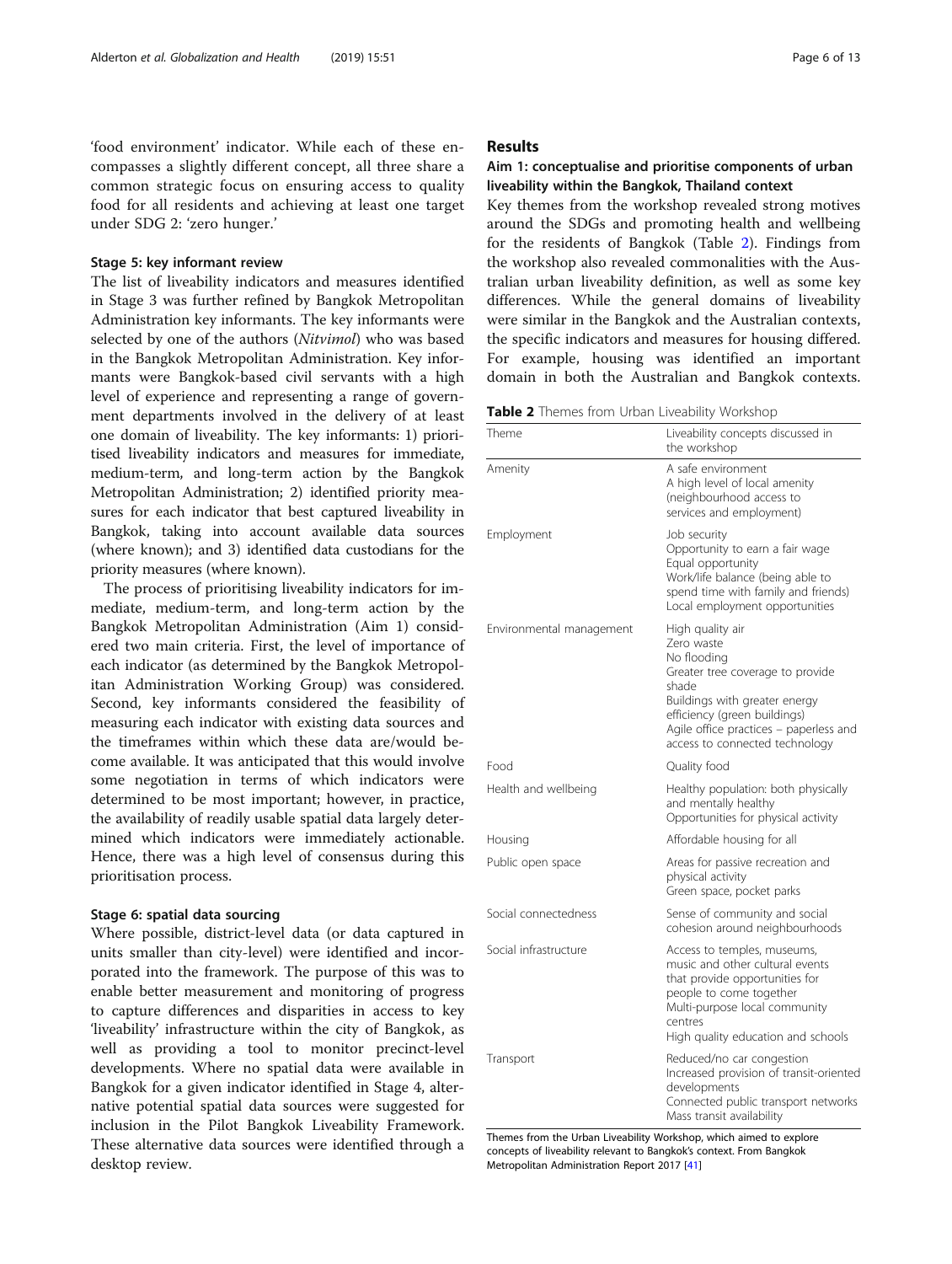However, in Australia, a major concern is housing stock affordability. In Bangkok, indicators and measures for housing needed to capture informal housing and the impact of flooding on informal housing settlements. The workshop findings also revealed some new indicators of liveability specific to Bangkok's context. For example, Bangkok Metropolitan Administration technical leaders emphasised the importance of access to temples and cultural opportunities as a core element of social infrastructure in Bangkok, whereas cultural and religious opportunities were not regarded as being as central to social infrastructure in the Australian context.

# Aim 2: alignment to or divergence from other existing urban liveability tools

As illustrated in Table [3](#page-7-0), findings from this stage indicated consistent alignment between the Pilot Bangkok Liveability Framework and the other urban liveability tools examined as part of this project. All of the pilot indicators identified for Bangkok aligned with at least one SDG, with the majority of the indicators supporting multiple SDGs. Further, this revealed key areas of alignment between liveability and CityScan indicators. Each of the pilot indicators for Bangkok supported at least one critical area of the CityScan. As anticipated, the Pilot Bangkok Liveability Framework included indicators that were broadly similar to the Healthy Liveable Cities Group's liveability indicators, as well as some additional indicators for Bangkok's context. For example, access to sewerage was identified as an important liveability indicator for Bangkok; however, this indicator is not included in the indicators developed for Australia.

# Aim 3: potential indicators and data sources for use within the pilot Bangkok Liveability framework

Table [4](#page-9-0) shows the Pilot Bangkok Liveability Framework, which was informed by Stages 1–5. The Pilot Bangkok Liveability Framework provides a potential structure for measuring and monitoring liveability in Bangkok that can be implemented by the Bangkok Metropolitan Administration immediately, pending appropriate data acquisition and licensing.

The Bangkok Metropolitan Administration Liveability Working Group and key informants identified spatial data issues for populating the indicators. While some promising spatial data were available, limited spatial data available at the district-level or lower were currently available in Bangkok, with most data only available at the city-level or higher. Data custodians were identified for all indicators and measures within the framework. However, feedback from the Bangkok Metropolitan Administration Working Group suggested that further capacity building around the issue of data custodianship and licensing may be required (e.g. building relationships with local data custodians, understanding each custodian's data processing procedures). Other issues identified included challenges of sourcing or knowledge of available spatial data; including accessing and applying open source data; spatial database architecture and maintenance; and effectively utilising urban liveability indicators to inform evidence-based urban governance and policy decisions.

# **Discussion**

This research (re)conceptualised urban liveability in the context of Bangkok, a city in a LMIC, using a multisectoral partnership. The method provides a great example of how liveability indicators can be used to develop partnerships and build conversations around the multifaceted approaches needed to deal with complex liveability issues across cities. The study was designed to investigate urban liveability using local knowledge alongside the emergent liveability evidence and tools, while ground-testing the pilot framework with various stakeholders through ongoing indicator development, data sourcing, and capacity building. Such an approach enabled the urban liveability framework to reflect the strategic priorities and lived experiences specific to the Bangkok context, which in turn increases the likelihood of translating the framework into policy and practice.

Overall, findings from this study demonstrated points of similarities between the framework developed for Bangkok and other existing liveability tools, while also identifying some key liveability considerations specific to Bangkok's context. These similarities and differences are discussed in the following section. In the subsequent sections of our discussion, we reflect on future opportunities for Bangkok and other cities, as well as areas for future capacity building in Bangkok.

#### Liveability across diverse contexts

The Pilot Bangkok Liveability Framework revealed some similarities between the conceptualisation of urban liveability in Bangkok and in the Australian context. Features such as housing, public transport, public open space, and the quality of the local food environment were conceptualised as being important to urban liveability in both contexts. However, additional considerations for urban liveability were identified for Bangkok, notably: sewerage and solid waste management, quality drinking water, household fuel, informal housing, flooding, and labour rights. Interestingly, these considerations did not feature prominently in a recent liveability index developed for the Khon Kaen district in Thailand [\[56\]](#page-12-0); however these differences across the studies may reflect city contexts, stakeholder priorities, and / or project scope. More broadly, the liveability considerations for Bangkok align with those identified in recent liveability frameworks for other cities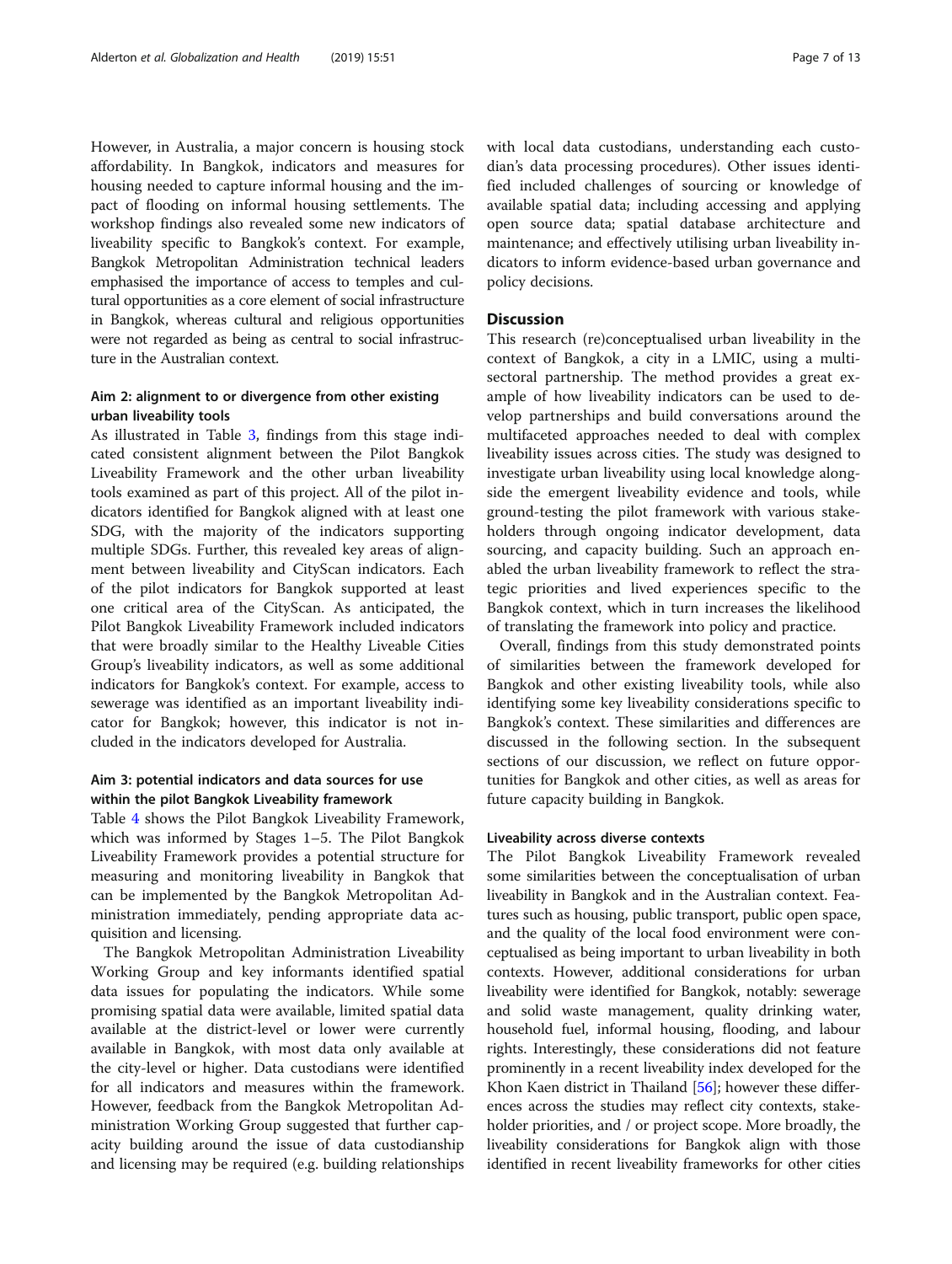<span id="page-7-0"></span>

|                                                                 | Table 3 Pilot liveability indicators for Bangkok were mapped onto existing liveability tools (Sustainable Development Goals, |
|-----------------------------------------------------------------|------------------------------------------------------------------------------------------------------------------------------|
| CityScan, Healthy Liveable Cities Group Liveability Indicators) |                                                                                                                              |

| Urban Liveability Indicators SDGs & Relevant<br>for Bangkok's Context <sup>a</sup>                             | International Standards                                                                                               | UN Global Compact: CityScan [35]         |                                                        | Healthy Liveable Cities Group<br>Liveability Indicators [57] |                                                                                                         |
|----------------------------------------------------------------------------------------------------------------|-----------------------------------------------------------------------------------------------------------------------|------------------------------------------|--------------------------------------------------------|--------------------------------------------------------------|---------------------------------------------------------------------------------------------------------|
|                                                                                                                |                                                                                                                       | Critical Area                            | Subcategory                                            | Domain                                                       | Indicator                                                                                               |
| Water quality/pollution <sup>b</sup>                                                                           | SDGs 3, 6, 9, 11, 12, 14                                                                                              | City Sustainability                      | Water resource<br>management                           |                                                              |                                                                                                         |
| Air quality                                                                                                    | SDGs 3, 7, 11, 12, 13<br>WHO air quality targets                                                                      | City Sustainability                      | Environmental<br>sustainability                        | Ambient<br>environment                                       | Air quality                                                                                             |
| Tree canopy<br>coverage (shade)                                                                                | SDGs 3, 11, 13, 15<br>From 2011 GHD report<br>for City of Melbourne [46]:<br>target of 30% of city as<br>tree canopy. | City Sustainability                      | Climate change<br>mitigation                           |                                                              |                                                                                                         |
| Flooding                                                                                                       | SDGs 1, 3, 9, 11, 13                                                                                                  | City Sustainability                      | Climate change<br>impacts and adaptation               |                                                              |                                                                                                         |
| Drinking water <sup>b</sup>                                                                                    | SDGs 3, 6, 9, 11, 12<br>WHO drinking water<br>quality targets                                                         | City Sustainability                      | Water resource<br>management                           |                                                              |                                                                                                         |
| Waste management                                                                                               | SDGs 9, 11, 12                                                                                                        | City Sustainability                      | Waste                                                  |                                                              |                                                                                                         |
| Sewerageb                                                                                                      | SDGs 3, 6, 9, 11, 12                                                                                                  | City Sustainability                      | Waste                                                  |                                                              |                                                                                                         |
| Access to fuel <sup>b</sup>                                                                                    | SDGs 7, 9, 11                                                                                                         | City Sustainability                      | Energy                                                 |                                                              |                                                                                                         |
| Food quality                                                                                                   | $SDGs$ 2, 3                                                                                                           | City Development                         | Food Security                                          | Walkability                                                  | Proximity<br>to supermarkets                                                                            |
| Sense of community                                                                                             | SDGs 11                                                                                                               | City Development                         | Social inclusion;<br>Community and culture             |                                                              |                                                                                                         |
| Housing affordability                                                                                          | SDGs 11                                                                                                               | City Development                         | Housing and shelter                                    | Housing                                                      | Affordable housing                                                                                      |
| Local employment<br>opportunities                                                                              | SDGs 1, 4, 8, 9, 10, 11                                                                                               | City Development                         | Employment                                             | Employment                                                   | Live and work in<br>same SA3                                                                            |
| Job security                                                                                                   | SDGs 1, 4, 8, 9, 10                                                                                                   | City Development                         | Employment                                             |                                                              |                                                                                                         |
| Work/life balance                                                                                              | SDGs 1, 4, 8, 10                                                                                                      | City Development                         | Labour Rights                                          |                                                              |                                                                                                         |
| Opportunity to earn a<br>fair wage                                                                             | SDGs 1, 4, 8, 9, 10                                                                                                   | City Development                         | Employment                                             |                                                              |                                                                                                         |
| Mass transit availability;<br>Public transport<br>networks; Transit-<br>oriented developments                  | SDGs 3, 11, 13                                                                                                        | City Sustainability                      | Mobility                                               | Transport                                                    | Proximal access to<br>public transport                                                                  |
| Traffic congestion                                                                                             | SDGs 11                                                                                                               | City Sustainability                      | Mobility                                               |                                                              |                                                                                                         |
| Passive recreation and<br>physical activity locations                                                          | SDGs 3, 11, 13, 15                                                                                                    | City Sustainability;<br>City Development | Climate change<br>mitigation; Community<br>and culture | Green infrastructure                                         | Size of public open<br>spaces; distance to<br>public open spaces                                        |
| Green space, pocket parks SDGs 3, 11, 13, 15                                                                   |                                                                                                                       | City Sustainability;<br>City Development | Climate change<br>mitigation; Community<br>and culture |                                                              | Green infrastructure Size of public open<br>spaces; distance to<br>public open spaces                   |
| Access to temples,<br>museums, music and<br>other cultural events;<br>Multi-purpose local<br>community centres | SDGs 11                                                                                                               | City Development                         | Community and<br>culture                               | Social infrastructure                                        | Culture and leisure<br>(cinema/theatres,<br>museums, art galleries,<br>libraries, community<br>centres) |
| Safety                                                                                                         | SDGs 10, 11, 16                                                                                                       | City Development                         | Public safety                                          |                                                              |                                                                                                         |
| Education                                                                                                      | SDGs 4, 8                                                                                                             | City Development                         | Education                                              | Social infrastructure                                        | Education (state<br>primary schools, state<br>secondary schools)                                        |
| Health                                                                                                         | SDGs 2, 3, 10, 11                                                                                                     | City Development                         | Health and wellbeing                                   | Social infrastructure                                        | Access to health and<br>social services                                                                 |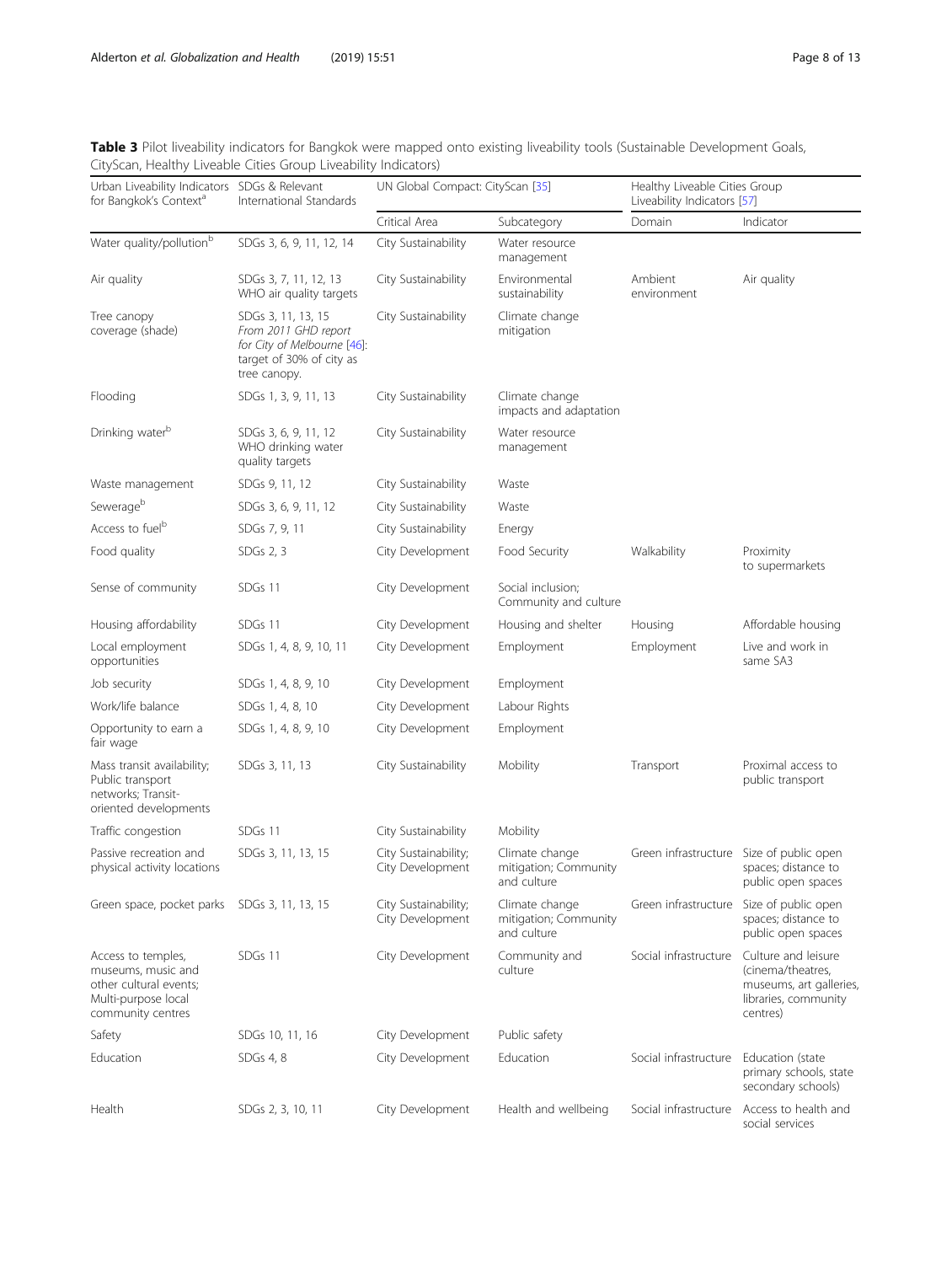Table 3 Pilot liveability indicators for Bangkok were mapped onto existing liveability tools (Sustainable Development Goals, CityScan, Healthy Liveable Cities Group Liveability Indicators) (Continued)

| Urban Liveability Indicators SDGs & Relevant<br>for Bangkok's Context <sup>a</sup> | International Standards | UN Global Compact: CityScan [35] |                      | Healthy Liveable Cities Group<br>Liveability Indicators [57] |                                                                                                                                                                                            |
|------------------------------------------------------------------------------------|-------------------------|----------------------------------|----------------------|--------------------------------------------------------------|--------------------------------------------------------------------------------------------------------------------------------------------------------------------------------------------|
|                                                                                    |                         | Critical Area                    | Subcategory          | Domain                                                       | Indicator                                                                                                                                                                                  |
| Local amenity<br>(neighbourhood<br>access to services<br>and employment)           | SDGs 8, 9, 11           | City Development                 | Access to employment | employment                                                   | Social infrastructure; All (education, sport<br>and recreation, culture<br>and leisure, early years,<br>community centres,<br>health and social<br>services); live and work<br>in same SA3 |

Key: SDGs Sustainable Development Goals, WHO World Health Organization, GHD GHD Pty Ltd., SA3 Statistical Area 3 (from Australian Bureau of Statistics) <sup>a</sup>The liveability indicators for Bangkok were identified through the Urban Liveability Workshop and/or international liveability literature

b<br><sup>b</sup>Indicator was not a salient theme of the Urban Liveability Workshop, but was identified as an important aspect of liveability in the international literature

(including cities in LMICs), such as Pineo and colleagues' Global Urban Health Index [\[58](#page-12-0)] and the Government of India's recent Liveability Standards [[59](#page-12-0)], all of which reflect the SDGs [\[10\]](#page-11-0). In addition, in this study, relationships between several domains of liveability were observed. For example, housing and environmental management domains were both viewed as critical urban liveability domains for mitigating the effects of flooding (health domain). Similar to what others have advocated  $[6]$  $[6]$  $[6]$ , these findings highlight the complexity of the city as a system and reinforce the need to consider how aspects of urban liveability interact to shape residents' health and wellbeing and minimise any unintended consequences.

# Implementing the pilot Bangkok Liveability framework:

spatial data needs and opportunities for capacity building This project revealed substantial knowledge of and commitments to the urban liveability agenda and action on the social determinants of health, alongside a willingness to use spatial data in Bangkok. The Pilot Bangkok Liveability Framework represents a significant milestone in the measurement and monitoring of urban liveability in Bangkok, and potentially other cities in LMICs. For Bangkok, it is suggested that measurement of the full suite of liveability indicators (i.e. including those prioritised for medium- and long-term action) is gradually introduced as additional data and resources are sourced.

However, some spatial data challenges likely need overcoming if the proposed framework is to be fully implemented. Spatial data issues that need addressing in future initiatives include generating usable spatial data at scales smaller than a city (e.g. district-level data); others have also pointed to the need for investment in finergrained data to monitor urban health and wellbeing in LMIC contexts [\[23](#page-11-0), [24\]](#page-11-0). Open source data, as well as expertise in sourcing and applying such data, could enable the immediate population and measurement of liveability indicators at units smaller than city-level. This would provide a resource-efficient approach to directly

measuring implementation of key infrastructure (e.g. public transport) and allow for the monitoring of any disparities in delivery within Bangkok. In addition, Prasad and colleagues have suggested that remote sensing may offer additional opportunities to collect open-source spatial data, while building capacity within LMICs [\[23\]](#page-11-0). Other issues that may need addressing prior to implementing the proposed framework include skill development in maintaining spatial databases, negotiating access to spatial data, and developing and applying spatial indicators to support urban planning decision-making.

In light of these core issues, future directions for this work include using an iterative 'continuous delivery' approach to sourcing spatial datasets, obtaining the relevant permissions to use these data, calculating and applying the indicators, and building capacity in applying and translating the findings. This process will likely result in further refining the liveability framework presented here.

#### Opportunities for reciprocal learning

Cities in high- and low-income country contexts face similar broad challenges as a result of population growth, urbanisation, and climate change; hence, the SDGs call for diverse, multi-stakeholder partnerships, both across sectors and between countries [[10](#page-11-0)]. (Re)conceptualising liveability for a city in a LMIC sets the foundation for future collaborations and reciprocal learning between cities. For example, working through options for measurement and monitoring that are low-cost, sustainable, and require limited ongoing maintenance (such as open source data) required the research team to be agile, creative, and outward-looking. Further, this study and the (re)conceptualisation of liveability for Bangkok also prompted additional insight about existing liveability tools created for Australia or for global purposes, and a work program run in tandem with this study (CI Butterworth) identified areas for CityScan strengthening (unpublished observations). Finally, the partnership with the Bangkok Metropolitan Administration revealed strong enthusiasm in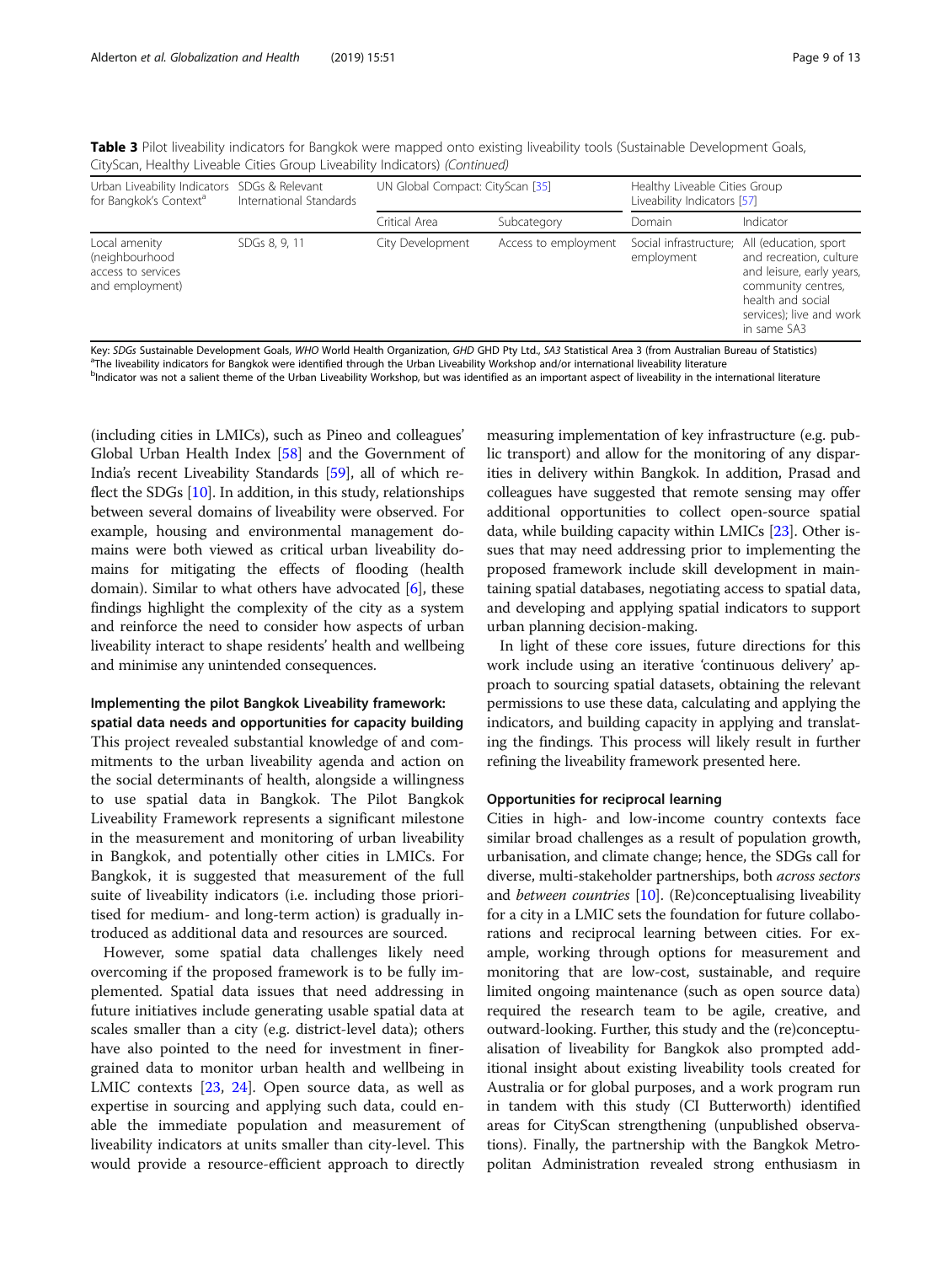<span id="page-9-0"></span>

|  | <b>Table 4</b> Priority indicators of liveability for immediate, medium-, and long-term action |  |  |  |
|--|------------------------------------------------------------------------------------------------|--|--|--|
|--|------------------------------------------------------------------------------------------------|--|--|--|

| Indicator and references                                                      | Most useful measure                                                                                    | Data custodian (if known)                                                                                                                                                                                            |  |
|-------------------------------------------------------------------------------|--------------------------------------------------------------------------------------------------------|----------------------------------------------------------------------------------------------------------------------------------------------------------------------------------------------------------------------|--|
| Indicators for <i>immediate</i> action                                        |                                                                                                        |                                                                                                                                                                                                                      |  |
| Crime [43-45, 47-50]                                                          | Criminal cases per 100,000 persons                                                                     | Central Information Technology<br>CentreRoyal Thai Police DataNational<br>Statistical Office                                                                                                                         |  |
| Tree coverage [49, 51]                                                        | Number of green areas                                                                                  | Department of Environment (Bangkok<br>Metropolitan Administration)                                                                                                                                                   |  |
| Air quality [43, 45, 49, 52, 53]                                              | Nitrogen dioxide in the air (ppm)<br>Dust/suspended particles in the<br>$air - micrograms/m3$          | Department of Environment (Bangkok<br>Metropolitan Administration)                                                                                                                                                   |  |
| Water quality <sup>a</sup> [43, 50, 52, 53]                                   | Number of canal water quality testing<br>points showing dissolved oxygen<br>content of $\geq$ 2.0 mL/L | Department of Drainage and Sewerage<br>(Bangkok Metropolitan Administration)                                                                                                                                         |  |
| Flooding                                                                      | Number of floods per year                                                                              | Department of Drainage and Sewerage<br>(Bangkok Metropolitan Administration)                                                                                                                                         |  |
| Access to temples [43, 44]                                                    | Number of temples per district area                                                                    | District Office (Bangkok Metropolitan<br>Administration)                                                                                                                                                             |  |
| Access to schools [44, 50, 54]                                                | Number of schools per 1000 residents<br>(N.B: both primary and secondary schools)                      | District Office (Bangkok Metropolitan<br>Administration)<br>Department of Education (Bangkok<br>Metropolitan Administration)<br>Ministry of Education                                                                |  |
| Waste management [44, 45, 51-53]                                              | Average volume (kg) per household<br>of non-recyclable garbage                                         | Department of Environment (Bangkok<br>Metropolitan Administration)<br>District Office (Bangkok Metropolitan<br>Administration)                                                                                       |  |
| Indicators for medium-term action                                             |                                                                                                        |                                                                                                                                                                                                                      |  |
| Sense of community [47-49]                                                    | Ratio of community population to<br>district population                                                | District Office (Bangkok Metropolitan<br>Administration)<br>Department of Social Development<br>(Bangkok Metropolitan Administration)<br>Strategy and Evaluation Department<br>(Bangkok Metropolitan Administration) |  |
| Job security                                                                  | Unemployment rate                                                                                      | Ministry of Labour<br>The Revenue Department<br>National Statistical Office                                                                                                                                          |  |
| Income [44, 45]                                                               | Average monthly household income                                                                       | The Revenue Department<br>National Statistical Office                                                                                                                                                                |  |
| Education [44, 45]                                                            | Percentage of residents with a<br>primary school education                                             | Census                                                                                                                                                                                                               |  |
| Health [44, 45, 50]                                                           | Average life expectancy<br>Number of cases of mental and<br>behavioural disorders                      | WHO (2016)<br>Health Department (Bangkok<br>Metropolitan Administration)                                                                                                                                             |  |
| Local employment [44]                                                         | Percentage of residents living and<br>working in the same district                                     | District Office (Bangkok<br>Metropolitan Administration)                                                                                                                                                             |  |
| Quality food                                                                  | Percentage of samples of food that is<br>in accordance with health and hygiene<br>standards            | Health Department (Bangkok<br>Metropolitan Administration)                                                                                                                                                           |  |
| Traffic congestion [45]                                                       | Number of vehicles per kilometre<br>of city roads                                                      | Traffic and Transport Department<br>(Bangkok Metropolitan Administration)<br>Department of Land Transport (BKK)                                                                                                      |  |
| Sewerage <sup>a</sup> [42, 45, 52]                                            | Percentage of population with<br>sewerage at their dwelling                                            | Department of Drainage and sewerage<br>(Bangkok Metropolitan Administration)<br>District Office (Bangkok Metropolitan<br>Administration)                                                                             |  |
| Indicators for long-term action                                               |                                                                                                        |                                                                                                                                                                                                                      |  |
| Areas for passive recreation and<br>physical activity [43-45, 47, 50, 51, 55] | Percentage of residents living < 400 m<br>of public open space                                         | District Office (Bangkok Metropolitan<br>Administration)                                                                                                                                                             |  |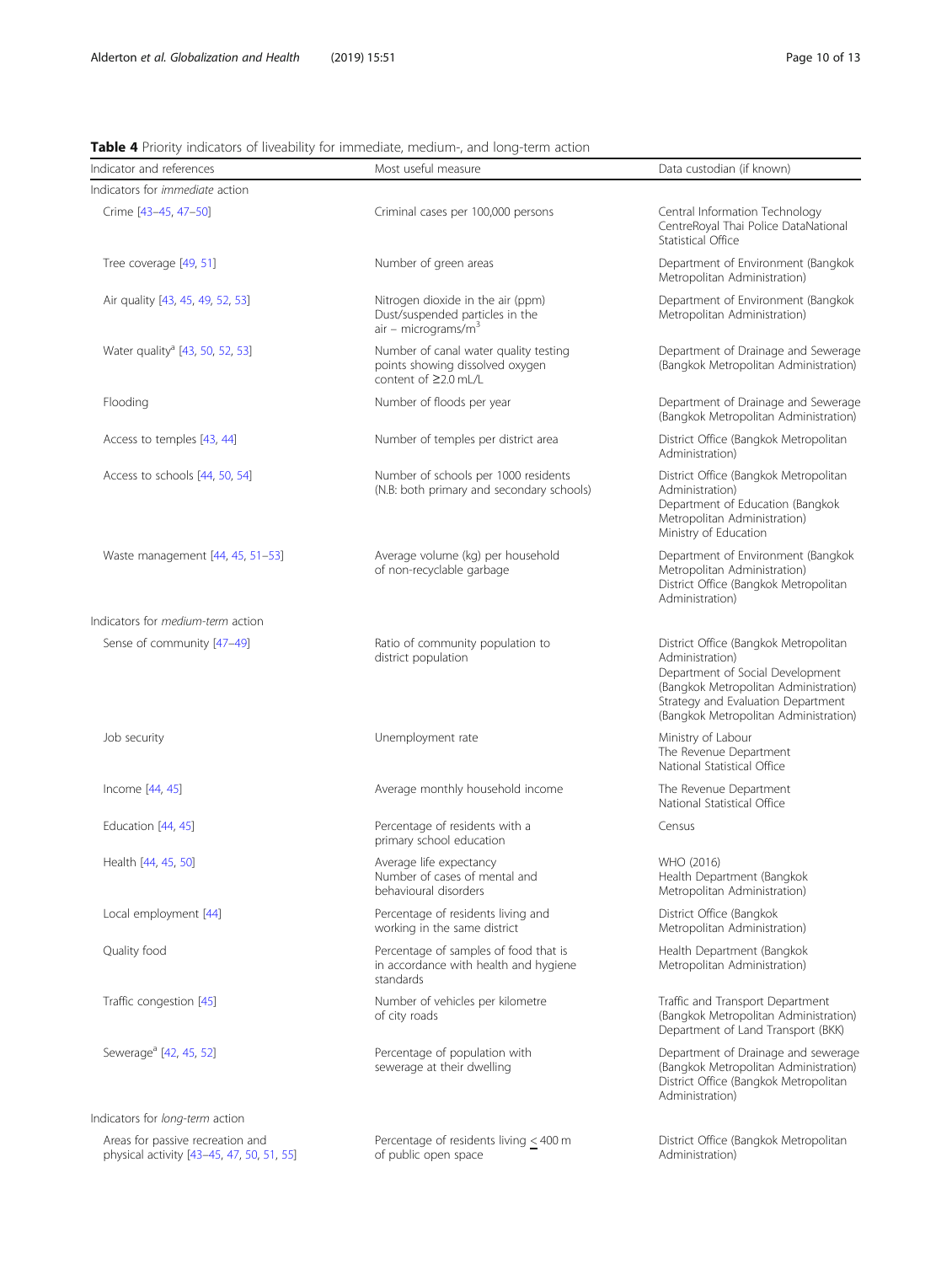| Indicator and references                            | Most useful measure                                                                                                                  | Data custodian (if known)                                                                                                             |
|-----------------------------------------------------|--------------------------------------------------------------------------------------------------------------------------------------|---------------------------------------------------------------------------------------------------------------------------------------|
|                                                     | Percentage of residents living $\leq$ 400 m<br>of a large park (> 1.5 ha)<br>Percentage of residents living < 400 m<br>of local park | Department of Environment<br>(Bangkok Metropolitan Administration)                                                                    |
| Public transport [44, 45, 50, 51, 55]               | Percentage of residents living $\leq$ 400 m<br>of a local bus stop<br>Percentage of residents living < 800 m<br>of train station     | Traffic and Transport Department<br>(Bangkok Metropolitan Administration)<br>District Office (Bangkok Metropolitan<br>Administration) |
| Housing affordability [44, 45]                      | Percentage of land being used for<br>informal housing                                                                                | National Housing Authority<br>Department of Lands<br>District Office (Bangkok Metropolitan<br>Administration)                         |
| Work/Life balance                                   | Number of hours of working per day<br>and per week<br>Number of hours per week engaged<br>in leisure activities                      | Ministry of Labour<br>Ministry of Social development and<br>Human Security<br>Culture Sport and Tourism Department                    |
| Access to community centres [44]                    | Percentage of residents living < 400 m<br>of community centre                                                                        | District Office (Bangkok Metropolitan<br>Administration)<br>Department of City Planning<br>(Bangkok Metropolitan Administration)      |
| Neighbourhood amenity [44, 51, 54, 55]              | Percentage of residents living near<br>locally-defined 'social infrastructure' (37)                                                  | District Office (Bangkok Metropolitan<br>Administration)<br>Department of City Planning (Bangkok<br>Metropolitan Administration)      |
| Drinking water quality <sup>a</sup> [42-45]         | Percentage of population with<br>piped water                                                                                         | Health Department (Bangkok<br>Metropolitan Administration)                                                                            |
| Access to liquefied petroleum gas <sup>a</sup> [44] | Liquefied petroleum gas connections<br>per household                                                                                 | Ministry of Energy                                                                                                                    |

Table 4 Priority indicators of liveability for immediate, medium-, and long-term action (Continued)

NB: Within each category (immediate, medium-term, and long-term), indicators are not listed in any particular order. All indicators in this table were first identified by the BMA working group as relevant to Bangkok's context, then reviewed by BMA key informants for prioritisation into immediate, medium-term, and long-term action. Prioritisation was based on indicator importance for the BMA and the timeframes within which data would become available

<sup>a</sup>Indicator was not a salient theme of the Urban Liveability Workshop, but was identified as an important aspect of liveability in the international literature

Bangkok for intersectoral collaboration and working across government departments. Given the calls for more joined-up policy in Australia, continued collaboration with the Bangkok Metropolitan Administration could involve further knowledge sharing around these issues in both contexts.

As these reflections illustrate, there are substantial opportunities for reciprocal learning between diverse cities. Mechanisms and collaborations that encourage further knowledge sharing between diverse cities and contexts are needed to further the progress towards the SDGs. Indeed, the success of achieving the SDGs relies on active and meaningful local, national, and international collaborations [[10\]](#page-11-0).

# Limitations

This project should be viewed in the light of its limitations. First, liveability was contextualised from the perspective of Bangkok Metropolitan Administration technical leaders. There may be additional considerations for liveability in Bangkok's context that should be explored further with a wider range of stakeholders, including civil society, non-government organisations, and advocacy groups. Nevertheless, engagement with the Bangkok Metropolitan Administration, who are the stakeholders that develop and deliver urban planning policy, was also a key strength of this project. Second, as this framework was developed specifically for Bangkok's context, the results of this project may not be directly replicable or generalisable to other cities. However, this framework and the methods used provide a useful starting point for other cities in LMICs, and could be adjusted for use with input from local stakeholders. Third, while a Pilot Bangkok Liveability Framework has been proposed through this research, it has not been populated and tested. This was beyond the scope of this project. It is likely additional refinements will need to be made to the Framework prior to implementation.

# Conclusion

This project conceptualised urban liveability in the context of Bangkok, a city in a LMIC, with potential for adjustment to other cities. The Pilot Bangkok Liveability Framework provides a future agenda and map for measuring and monitoring liveability in Bangkok with close alignment to the SDGs and social determinants of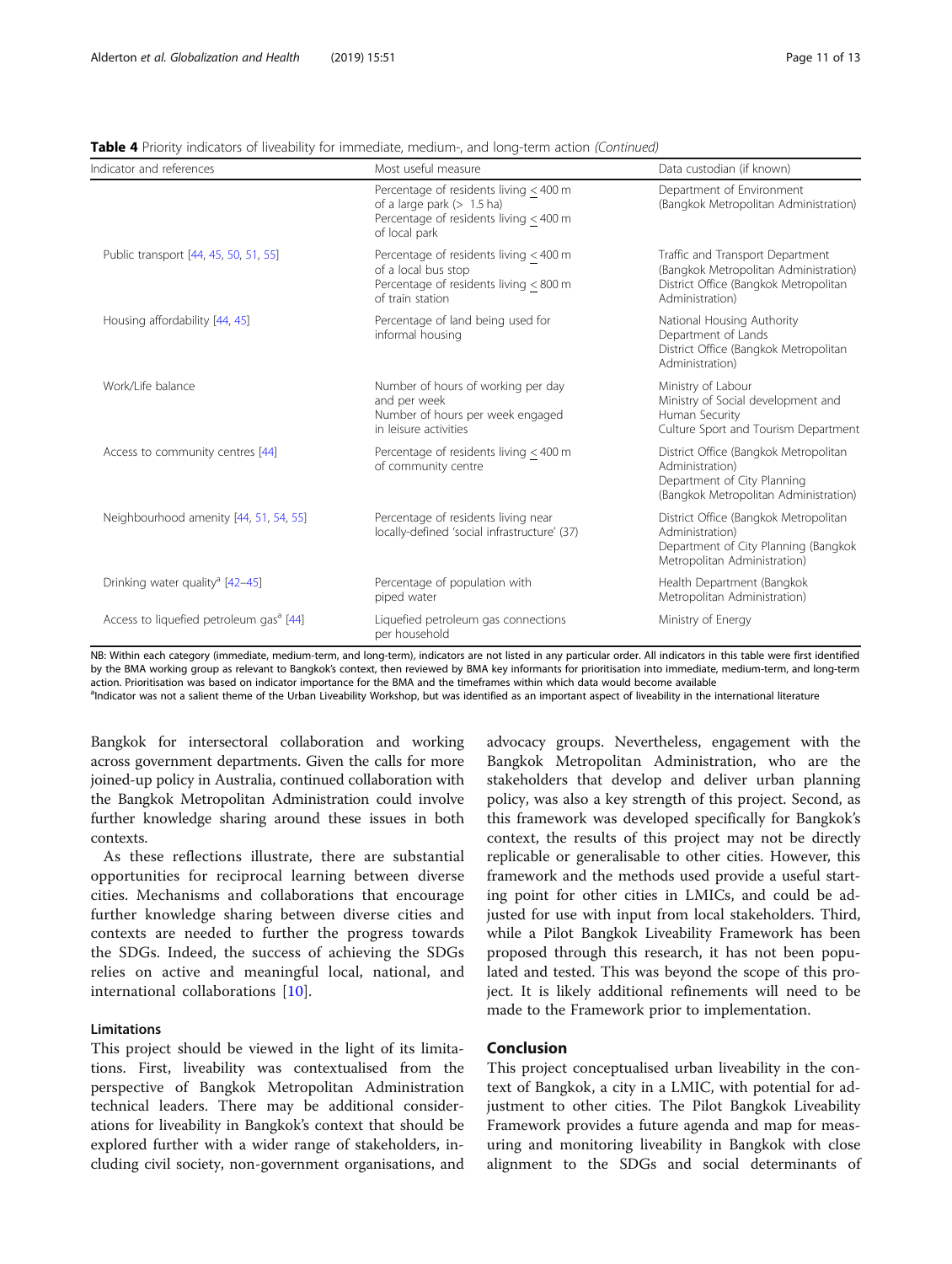<span id="page-11-0"></span>health. The lack of district-level data for many liveability indicators currently presents a challenge in measuring and monitoring progress towards greater urban liveability in Bangkok. Future work should leverage opportunities for open source data, local capacity building in spatial data expertise, and evidence-based urban governance in Bangkok. This will enable improved monitoring of progress towards achieving greater liveability, and subsequently enhanced health and wellbeing for all through action on the social determinants of health.

# Additional file

[Additional file 1:](https://doi.org/10.1186/s12992-019-0484-8) Search strategy (Scopus). Database search strategy used in literature review. (PDF 172 kb)

#### Acknowledgements

We would like to thank and acknowledge the Bangkok Metropolitan Administration leaders for their guidance throughout this project. We would also like to thank and acknowledge Julia Laidlaw for facilitating communication between the research team, the UN Global Compact - Cities Programme, and the Bangkok Metropolitan Administration. HB is supported by an RMIT Vice Chancellor's Senior Research Fellowship and is the 2018 Australian Health Promotion Association Thinker in Residence.

#### Authors' contributions

KN, ER, MD, IB, and HB contributed to study conception and design. AA led the rapid review of the liveability literature. KN coordinated the Bangkok Metropolitan Administration Urban Liveability Working Group. MD and HB facilitated the Urban Liveability Workshop. IB led the examination of CityScan alignment with urban liveability. AA and HB were major contributors to drafting the manuscript. All authors provided critical feedback on the manuscript. All authors read and approved the final manuscript.

#### Funding

This project was funded by the VicHealth Sustainable Development Goals Partnership Round. The funder had no role in the design of the study; data collection, analysis, or interpretation; nor in the writing of the manuscript.

#### Availability of data and materials

Data sharing is not applicable to this article as no datasets were generated or analysed during the current study.

#### Ethics approval and consent to participate

Not applicable.

#### Consent for publication

Not applicable.

#### Competing interests

The authors declare that they have no competing interests.

#### Author details

<sup>1</sup> Healthy Liveable Cities Group, Centre for Urban Research, RMIT University, Melbourne, Australia. <sup>2</sup>Bangkok Metropolitan Administration, Bangkok, Thailand. <sup>3</sup>UN Global Compact – Cities Programme, RMIT University, Melbourne, Australia. <sup>4</sup>Department of Health and Human Services, Victoria State Government, Melbourne, Australia. <sup>5</sup>Centre for Health Equity, Melbourne School of Global and Population Health, University of Melbourne, Parkville, Victoria 3010, Australia.

Received: 16 January 2019 Accepted: 3 June 2019 Published online: 30 July 2019

#### References

- 1. Goal 11: Making cities inclusive, safe, resilient and sustainable. [http://www.](http://www.un.org/sustainabledevelopment/cities/) [un.org/sustainabledevelopment/cities/](http://www.un.org/sustainabledevelopment/cities/). Accessed 2 October 2018.
- 2. The new urban agenda: key commitments. [http://www.un.org/](http://www.un.org/sustainabledevelopment/blog/2016/10/newurbanagenda/) [sustainabledevelopment/blog/2016/10/newurbanagenda/](http://www.un.org/sustainabledevelopment/blog/2016/10/newurbanagenda/). Accessed 2 October 2018.
- 3. World Health Organization. Shanghai declaration on health promotion. 2016.
- 4. Saelens BE, Handy SL. Built environment correlates of walking: a review. Med Sci Sport Exer. 2008;40(Suppl 7):S550–S66.
- 5. Jackson R, Dannenberg A, Frumkin H. Health and the built environment: 10 years after. Am J Public Health. 2013;103:1542–4.
- 6. Giles-Corti B, Vernez-Moudon A, Reis R, Turrell G, Dannenberg AL, Badland H, Foster S, Lowe M, Sallis JF, Stevenson M, Owen N. City planning and population health: a global challenge. Lancet. 2016;388(10062):2912–24.
- 7. UN Department of Economic and Social Affairs Population Division. World urbanization prospects: the 2018 revision. New York: United Nations; 2018.
- 8. Godschalk DR. Urban hazard mitigation: creating resilient cities. Nat Hazards Rev. 2003;4(3):136–43.
- 9. Meerow S, Newell JP, Stults M. Defining urban resilience: a review. Landscape Urban Plan. 2016;147:38–49.
- 10. About the sustainable development goals. [http://www.un.org/](http://www.un.org/sustainabledevelopment/sustainable-development-goals/) [sustainabledevelopment/sustainable-development-goals/.](http://www.un.org/sustainabledevelopment/sustainable-development-goals/) Accessed 3 October 2018.
- 11. Freestone R, Wheeler A. Integrating Health Into Town Planning: A History. In: The Routledge Handbook of Planning for Health and Well-Being: Routledge; 2015. p. 51–70.
- 12. Lowe M, Whitzman C, Badland H, Davern M, Hes D, Aye L, et al. Liveable, healthy, sustainable: what are the key indicators for Melbourne neighbourhoods? Research paper 1, place, health and Liveability research program, University of Melbourne. 2013. [https://socialequity.unimelb.edu.au/\\_\\_](https://socialequity.unimelb.edu.au/__data/assets/pdf_file/0006/1979574/Liveability-Indicators-report.pdf) [data/assets/pdf\\_file/0006/1979574/Liveability-Indicators-report.pdf.](https://socialequity.unimelb.edu.au/__data/assets/pdf_file/0006/1979574/Liveability-Indicators-report.pdf) Accessed 3 Oct 2018.
- 13. Knuiman MW, Christian HE, Divitini ML, Foster SA, Bull FC, Badland HM, et al. A longitudinal analysis of the influence of the neighborhood built environment on walking for transportation: the RESIDE study. Am J Epidemiol. 2014;180(5):453–61.
- 14. Frank LD, Sallis JF, Conway TL, Chapman JE, Saelens BE, Bachman W. Many pathways from land use to health: associations between neighborhood walkability and active transportation, body mass index, and air quality. J A Plann Assoc. 2006;72(1):75–87.
- 15. Hirsch JA, Moore KA, Clarke PJ, Rodriguez DA, Evenson KR, Brines SJ, et al. Changes in the built environment and changes in the amount of walking over time: longitudinal results from the multi-ethnic study of atherosclerosis. Am J Epidemiol. 2014;180(8):799–809.
- 16. Sugiyama T, Giles-Corti B, Summers J, du Toit L, Leslie E, Owen N. Initiating and maintaining recreational walking: a longitudinal study on the influence of neighborhood green space. Prev Med. 2013;57(3):178–82.
- 17. Kaczynski AT, Potwarka LR, Saelens BE. Association of park size, distance, and features with physical activity in neighborhood parks. Am J Public Health. 2008;98(8):1451–6.
- 18. Mitchell R, Popham F. Effect of exposure to natural environment on health inequalities: an observational population study. Lancet. 2008;372(9650): 1655–60.
- 19. Gascon M, Triguero-Mas M, Martínez D, Dadvand P, Forns J, Plasència A, et al. Mental health benefits of long-term exposure to residential green and blue spaces: a systematic review. Int J Env Res Pub He. 2015;12(4):4354–79.
- 20. Kleerekoper L, van Esch M, Salcedo TB. How to make a city climateproof, addressing the urban heat island effect. Resour Conserv Recy. 2012;64:30–8.
- 21. Rizwan AM, Dennis LYC, Liu C. A review on the generation, determination and mitigation of urban Heat Island. J Environ Sci. 2008;20(1):120–8.
- 22. Giles-Corti B, Foster S, Shilton T, Falconer R. The co-benefits for health of investing in active transportation. N S W Public Health Bull. 2010;21(6):122–7.
- 23. Prasad A, Gray CB, Ross A, Kano M. Metrics in urban health: current developments and future prospects. Ann Rev Publ Health. 2016;37:113–33.
- 24. Ellis P, Robert M. Leveraging urbanization in South Asia: managing spatial transformation for prosperity and livability. Washington, D.C.: World Bank; 2016.